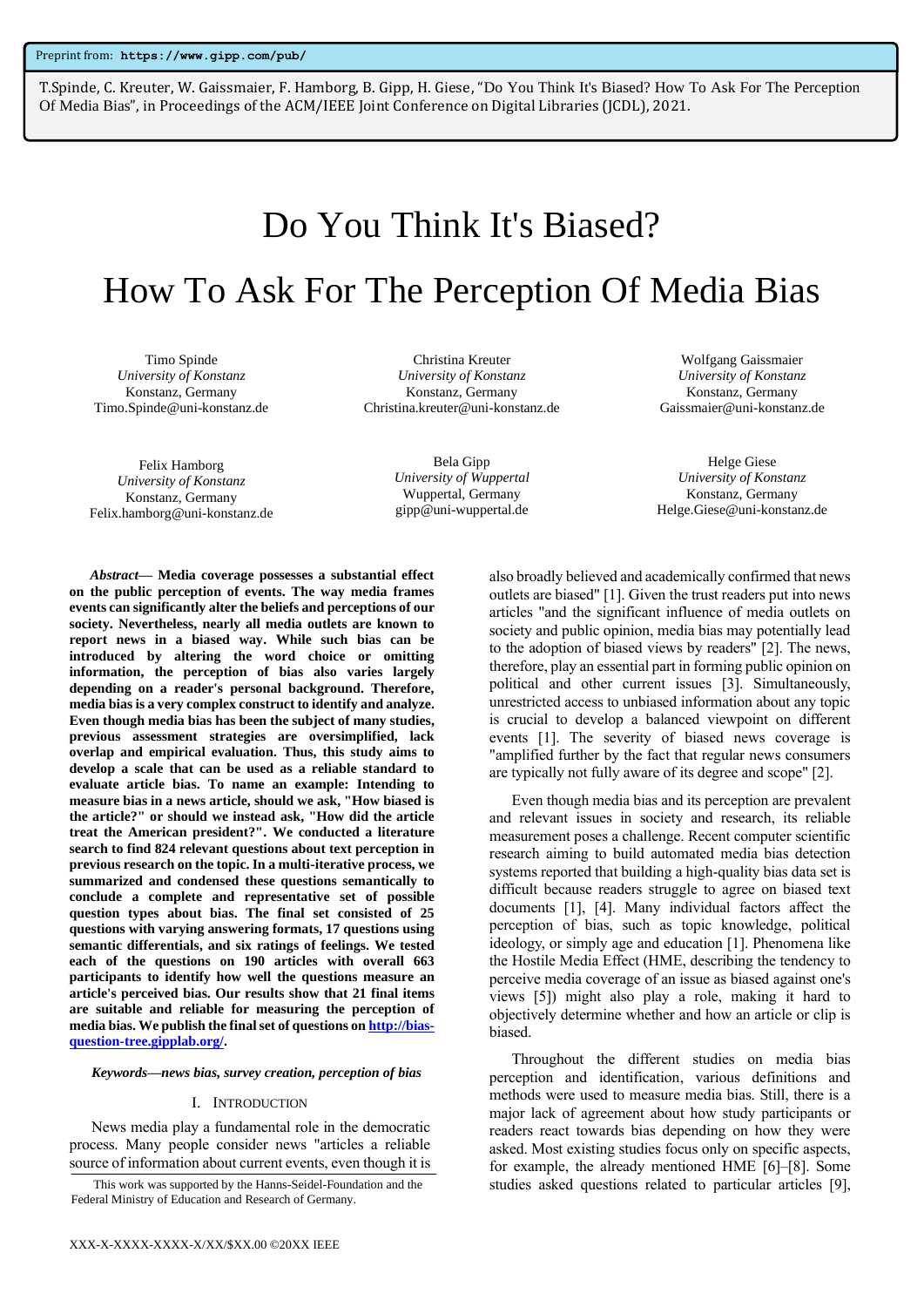while others chose a more general approach [10]. Some ask about bias directly (e.g., "Regarding the web page that you viewed, would you say the portrayal of the presidential candidates was strictly neutral or biased in favor of one side or the other? "[11]), and some indirectly [2], [12], [13]. Some researchers tried experiments [14], while others use surveys [10].

While there is some overlap in questions across multiple studies (for example, questions similar to "Would you say that the content in this article was strictly neutral, or was it biased in favor of one side or the other?" [15] were used in different studies [11], [16], [17]), there is a large variety in methods and definitions used in prior research that limits studies' comparability on media bias perception. Furthermore, a standard of assessing media bias of articles as a general construct is essential to train automated classifiers or build data sets: Without a clear measurement of the construct, no classifier in the related areas can reach its full potential. Our project, therefore, aims to develop questions that can be used as a reliable standard to perform new analyses or reevaluate past studies, independent of the research area.

Our primary goal and contribution is to develop a reliable scale to evaluate articles in terms of media bias. We, therefore, conducted a literature review to find 824 relevant questions about text perception in previous research on the topic, which we summarized and condensed in a multiiterative process to a final set of 48 questions. We reduced the number of questions even more and uncovered communalities between questions empirically using exploratory factor analysis (EFA), a data reduction approach. We assess the perception of bias among various articles with a known bias rating, given different questions. The scale aims to improve the data collection on media bias. This paper describes the question testing process and summarizes and transparently visualizes the question set.

We organize the rest of the paper as follows: First, in Section 2, we present a literature review on existing studies about media bias. In Section 3 we describe our methodology, followed by our results in Section 4. Finally, we give an outlook on future work and a summary of the current project in the sections 5 and 6. We want to mention that we use the words "question" and "item" interchangeably during our work.

# II. RELATED WORK

# *A. Public bias ratings*

Different platforms try to address media bias in news outlets. For instance, the news aggregator Allsides publishes bias ratings for various news outlets<sup>1</sup>. The bias rating by Allsides represents subjective judgments made by their readers. They are organized in five classes [18]:

*Left - Lean Left - Center - Lean Right - Right.*

Allsides combines different methods to create their ratings. They indicate which outlets and articles have been evaluated with which methods on each source page [18]. Altogether, they use the following methods<sup>2</sup>:

- 1. *Blind Bias Survey*. Allsides gathers readers "from all parts of the political bias spectrum to read and rate articles and headlines blindly — without telling them the source of the content. (…) To assure that the survey audience reflects the social and political diversity of the US, they then normalize the data" [18].
- 2. *Editorial Review*. To some extent, the Allsides editorial staff reviewed "the works of any source. The reviews always include a diversity of individuals covering the full range of political bias from left to right" [18].
- 3. *Third-Party Analysis*. The third-party "analysis may include academic research, surveys, or analysis from third parties that have a published and transparent system for evaluating the bias of multiple sources" [18].
- 4. *Independent Review*. An AllSides "editor, or multiple editors, reviewed content from this source and came to a general conclusion on its bias; they also investigated what the media and other sources, both partisan and nonpartisan, reported about the political leanings of this source. This method is frequently used for initial bias ratings before more robust methods can be applied, or ratings for which the bias of an outlet is relatively easy to discern" [18].
- 5. *Community Feedback*. "For every article posted on Allsides, a user can indicate whether or not he agrees with the ratings. While the ratings are not determined by community votes. they are used to check the performance of the current ratings." [18]

# *B. Literature about bias*

In various research areas, text perception and particularly bias detection have been investigated. For example, the influence of biased reporting towards citizens' use of traditional, citizen, and social media has been researched [19]. Other projects focused on hostile media perceptions [20], the influence of user-related variables on the perceptions of bias  $[8]$ ,  $[9]$ ,  $[15]$ ,  $[21]$ – $[24]$ , or the perception of bias in particular topics [10]. Topicdependent text perception [14], user comments [11], [25], and visual features [26] were also main interests in the existing research.

Apart from political or communication studies and psychology, there has especially been an increasing number of computer science publications about the automated detection of media bias or the related concepts of framing and sentiment analysis [1], [4], [12], [13], [27]–[33].

<sup>&</sup>lt;sup>1</sup> See [https://www.Allsides.com/unbiased-balanced-news,](https://www.allsides.com/unbiased-balanced-news) accessed on 2021-01-08.

<sup>2</sup> More about the methods can be found on [https://www.allsides.com/media-bias/media-bias-rating](https://www.allsides.com/media-bias/media-bias-rating-methods)[methods](https://www.allsides.com/media-bias/media-bias-rating-methods)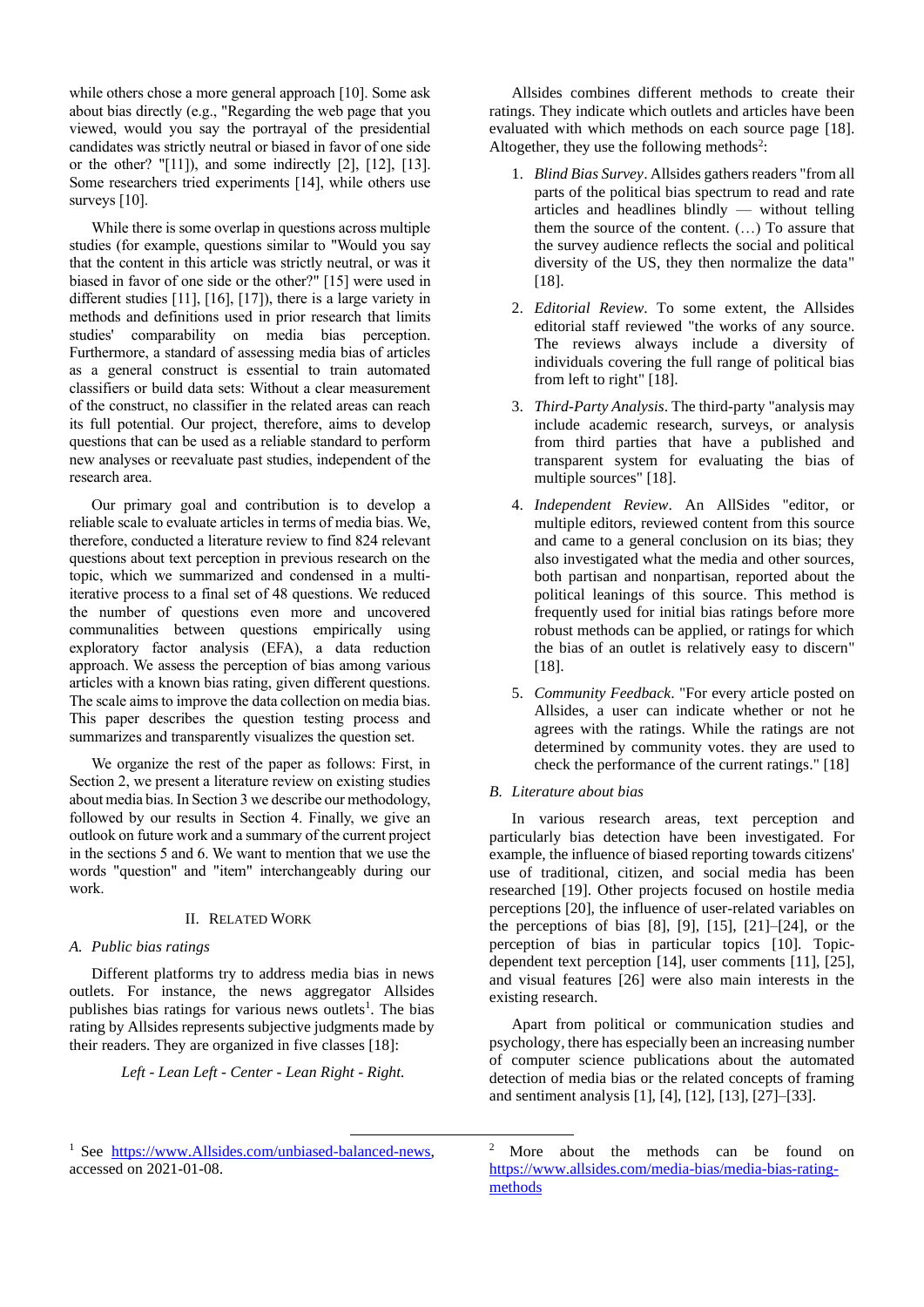Independent of the research area, all the research mentioned above questioned either students, experts, or crowdsource workers about their perception of bias on a word, sentence, article, or image level. However, almost none reported a detailed process description on how they created the respective evaluation surveys or chose the questions that were handed to the participants. Also, especially in the computer science studies, except for the study by Spinde et al. [1], none asked for the participant's personal background. Still, as shown in some of the work from psychology and communication science, the personal background seems to be crucial information needed to understand how to interpret and use the collected feedback annotations. The data sets used in the various computer scientific approaches and projects did not reflect media bias's complexity. Instead, they primarily focused on technical approaches. We believe that bias can only be uncovered in an interdisciplinary approach and that data quality and comparability play a crucial role in training any classifier. Therefore, even more, a common and reliably evaluated question set is necessary.

## III. METHODOLOGY

# *A. Literature search*

To systematically find items relevant to media bias perception, we conducted an extensive search on PsychInfo and Google Scholar. Mainly, the search term "Perception of Media Bias" was used to identify relevant studies on both literature platforms. We excluded articles in languages other than English and German. We manually screened headlines and keywords for their connection to media, media bias, and media perception. If in doubt, we included articles to avoid missing relevant studies. From an original set of 405 potentially relevant papers, after extensive reading and abstract checking, we excluded all but 107 studies, for which we tried to obtain full texts. We excluded 29 more because the full-text reading showed a nonsufficient connection to the perception of media bias. We excluded another 17 studies because they did not use any items on the perception of media or media bias. Overall, we included 74 studies in our collection to create our questionnaire on media bias perception<sup>3</sup>.

# *B. Item collection and selection*

Our paper collection led to a list of media bias and related variables that included the item's source, the response format if mentioned, and other important information. If available, we copied the original items from the supplementary material provided by the authors. If no supplemental materials were available, we extracted items from the articles' method and results sections. When the original wording of the item was named, the original wording was added to the list. If not, we used the provided description to reconstruct the wording as good as possible. This process resulted in a list of 824 items, which we then continued to reduce and filter in a process of three iterations. We illustrate the process in Fig.1. It is based on four main criteria, which we will summarize afterward:

- 1. The items relate to media bias.
- 2. The items cover different aspects of media bias.
- 3. The items measure media bias on an article level.
- 4. The items are usable for visual analog scales  $(VAS<sup>4</sup>)$ .

At first, in the categorization iteration, we organized the questions into general categories (e.g., Political Background, Demographics, Perception of Media Bias, Influence of Media Bias). We only included items categorized into "Perception of Media Bias" and "Influence of Media Bias" for creating a list of potential items (419). The other categories were revisited later to find relevant background information items, for example, on demographics or political background.

To further reduce the number of items for assessment, we grouped items into the following bias measurement categories: Cause, Existence, Direction, Strength, and Influence. We then grouped semantically and topically similar items to find a construct that fitted as many items as possible without losing any relevant aspects. To name an example, one of the resulting constructs was: "Would you say that the "person/content/outlet was strictly neutral, biased against, or in favor of "side"? Overall, 42 constructs and 99 general items without constructs were left after this process. Since 141 items were still too many, we grouped the edited items by their content and chose items to cover every aspect of each content in a final iteration. If possible, we selected a construct. If a construct did not cover an aspect, we used one of the general remaining items. As a result of this process, we had to exclude some items for the following reasons:

- 1. We decided on a visual analog scale as the response format for the questionnaire. Most questions could be adapted to fit this format, but we removed questions where this was not possible.
- 2. Since the questionnaire is supposed to identify bias in an article, some questions were too unspecific or unfit for this questionnaire, for example, questions about media outlets.
- 3. Many studies did not include the original wording of their items, and in a few cases, it was not possible to create an adequate item out of the description given in the text.
- 4. Some items were too specific to the issue of their original study and were unfit to be included in a general questionnaire.

<sup>&</sup>lt;sup>3</sup> They are included in the file upload at <https://zenodo.org/record/4651186#.YGR5vD9CRxs> and in the tree visualization on [http://bias-question](http://bias-question-tree.gipplab.org/)[tree.gipplab.org/,](http://bias-question-tree.gipplab.org/) which we describe both in the remainder of this paper.

<sup>4</sup> A Visual Analogue Scale (VAS) is a measurement instrument that tries to measure a characteristic or attitude that is believed to range across a continuum of values and cannot easily be directly measured [34] .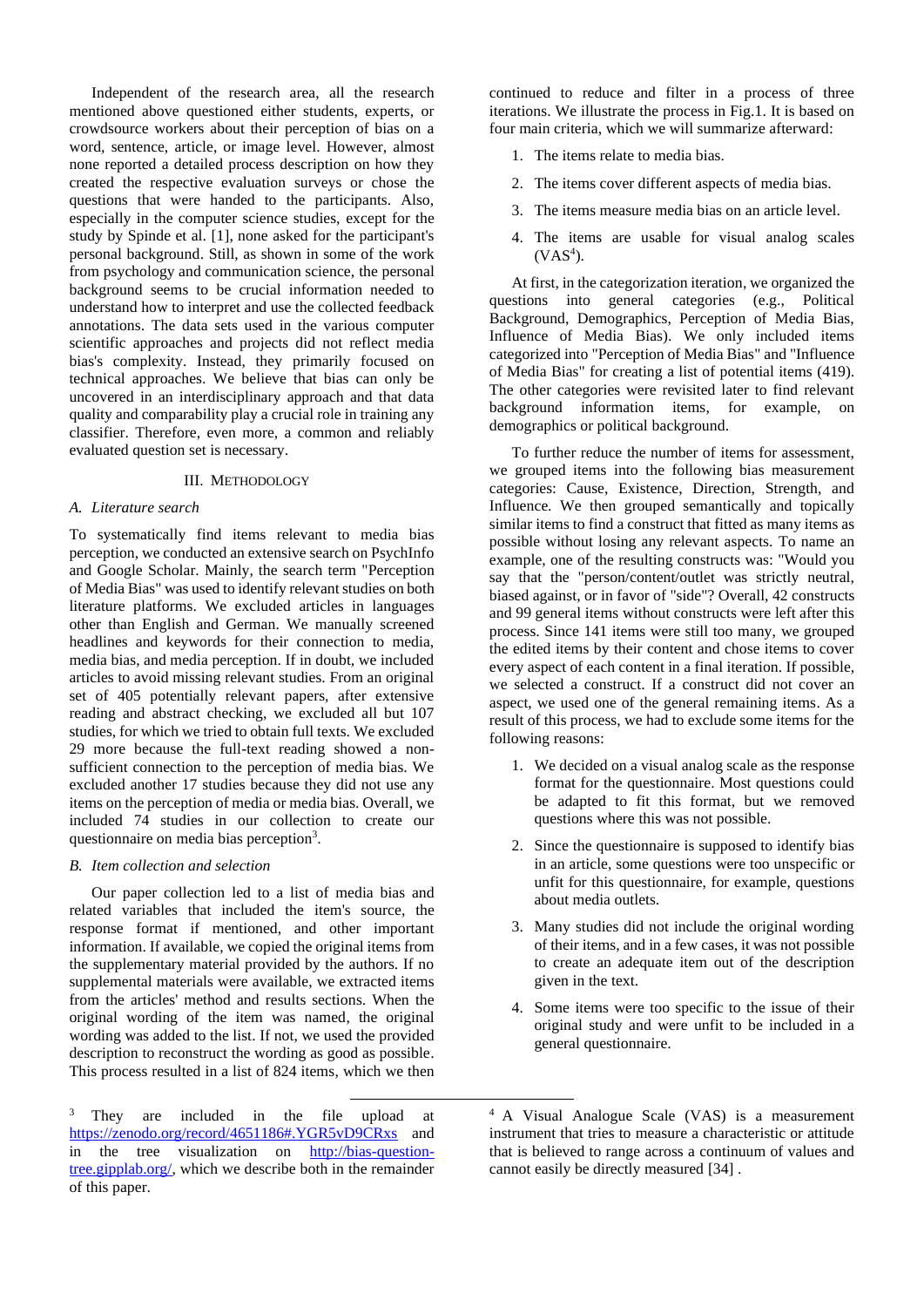5. Various studies used semantic differentials to ask for their respondents' impressions of the articles. In the questionnaire, we only included semantic differentials that at least two different authors used. We applied the same procedure to questions on feelings. We excluded some items because they were only used once.



Fig. 1. Item reduction process in four main phases.

After this selection, exclusion, and merging process, the final questionnaire consisted of 25 items with varying answering formats, 17 semantic differentials, and six ratings of feelings. To cover third-person perception, we included three items twice, once asking about the article's impact on the participant directly and once asking about the impact on others. For the question about others, we used the term "another person" to keep the questionnaire as general as possible, as performed likewise in other research [17], [22], [35], [36]. Five items remained with the placeholder that was replaced with article-specific information.

We publish the complete set of final questions and original questions, and all other process information at [https://zenodo.org/record/4651186#.YGR5vD9CRxs.](https://zenodo.org/record/4651186#.YGR5vD9CRxs) We also illustrate which questions were merged and excluded in which way in an interactive tree visualization on [http://bias-question-tree.gipplab.org/.](http://bias-question-tree.gipplab.org/)

# *C. Design*

We used the survey platform UniPark<sup>5</sup> for data collection and recruited participants via the recruiting platform Prolific <sup>6</sup>. The study ran on Oct. 20, 2020. Participants were welcomed to the study and given general information on the study's purpose and the data handling. After agreeing to participate, each participant read one of the 190 articles, which was randomly selected. We then asked each participant to rate all 48 items on five pages, separated based on differing anchors, on VAS. All VAS in the study ranged from –10 to 10 and recorded only integer numbers. The order in which the pages and the items on each page were presented was randomized. In addition, an item that asked whether participants read the article was mixed in as an attention check.

After rating the article, the participants were asked to answer general media bias questions and give demographic and background information. At the end of the study, we asked them whether their data could be used for scientific purposes, and a chance to comment on the study was given.

# *D. Survey participants*

We recruited a sample of 940 American participants, of which 827 participated in the study. We had to exclude 91 because of missing data. We excluded another 18 participants who indicated that their data could not be trusted and further 55 participants that indicated that they had not read the article (i.e., not the highest quarter of the rating scale). The final sample consisted of 663 participants (53.5 % women, 44.8 % men, 1.7 % other). The mean age was 33.86 (SD=13.35), ranging from 18 to 80 years. The highest level of education of participants ranged from some high school education (1.1 %), high school graduate (10.9 %), vocational or technical school (1.2 %), some college education (24.3 %), an associate degree (8.6 %), and a bachelor's degree (35.7 %), to graduate work (18.3 %). On average, participants reported spending 2.95 hours per day viewing or reading the news (SD=3.87). All participants volunteered for the study and gave informed consent. We estimated the duration of this study at 12 minutes. After completing the study, participants received £1.50 as payment. Participants described themselves as tending to be politically interested  $(M = 2.76, SD = 5.75)$  and modestly politically involved  $(M = -0.45, SD = 5.46)$ . The average self-reported political orientation leaned towards liberalism (M= $-2.89$ , SD=5.43;  $-10$ =very liberal, 10=very conservative), and there was no clear agreement to the general existence of media bias ( $M = -0.51$ ,  $SD = 4.24$ ).

### *E. Article Selection*

Regarding the articles each participant read, we followed the article selection process described in [1] to create a sample that balances the number and extremity of both politically left and right articles included. We chose 190 articles from different topics, media outlets, authors, writing styles, and most importantly, articles that range from unbiased to very biased and politically lean towards different sides.

<sup>5</sup> [https://www.unipark.com/,](https://www.unipark.com/) accessed on 2021-01-08.

<sup>6</sup> [https://www.prolific.co/,](https://www.prolific.co/) accessed on 2021-01-08.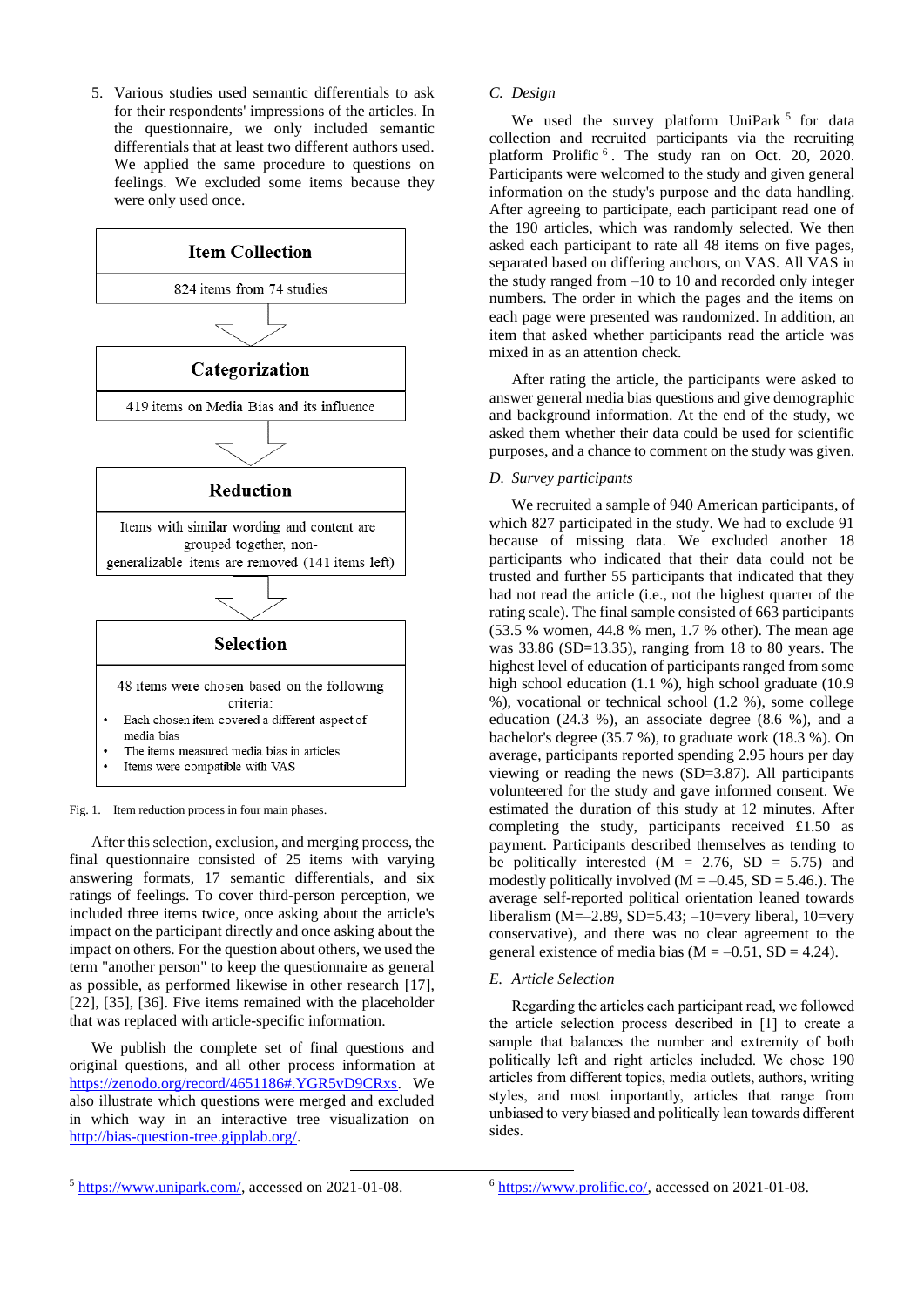To select such a sample, we obtained the articles for this study from the platform Allsides. Out of the various topics that Allsides covers, we chose ten different topics to cover a broad spectrum based on two parameters: Current issues (e.g., Coronavirus, Elections) versus general topics (e.g., Economy, Racism), and controversial (e.g., Gun Control, Abortion, Immigration) versus less controversial topics (e.g., Arts and Entertainment, Disasters, World News). From each of the ten topics, we chose 17 articles, six articles biased to the left (three left, three lean left), five articles rated center, and six articles biased towards the right (three lean right, three right). Therefore, we overall collected 170 articles for this study from Allsides. To extend our data set with rather extreme content, we added another 20 articles, ten extremely left, ten extremely right (two for each topic), directly from alternative news outlets. The extended Allsides ratings of political ideology thus ranged from very liberal (1) to very conservative (7) ( $M = 4$ , SD = 1.59; ratings adjusted to include the ten extreme articles of either side). The articles varied among outlets and were published between Oct. 1, 2019, and Oct. 31, 2020, and are all under 1500 words long. To avoid confounding variables, we showed only plain texts. We present a complete list of articles, their ratings, further information, and their issue statements on [https://zenodo.org/record/4651186#.YGR5vD9CRxs.](https://zenodo.org/record/4651186#.YGR5vD9CRxs) We inspected every article manually and confirmed whether we agree with the Allsides rating. Still, since the Allsides rating is rather related to a news outlet than a single news article, it might not represent an exact and complete article bias index. We address the possibilities of extending and improving our article set in Section 5.

# *F. Measures*

*Perception of Media Bias in articles.* Participants were shown 48 items about the perception of media bias. The included items covered cause (e.g., "Do you think that the article includes different points of view regarding the topic in the article?"), direction (e.g., "This article is… liberal/conservative"), existence (e.g., "This article is biased."), influence (e.g., "How much do you think the news article would influence your view of the issue?") and strength of the bias (e.g., "How biased is the article?"). We measured all answers on VAS with a verbal left and a right anchor.

*Attention check.* To ensure that participants were paying attention, we mixed the item "I read the article" in with the questions on article bias. We anchored the VAS from strongly disagree to agree strongly.

*Perception of General Media Bias.* Six items measured perception of general media bias on a VAS  $(-10 =$  strongly disagree to  $10 =$  strongly agree). The different statements about media in general covered the aspects usually referred to in previous research. As a personal variable, we will analyze the results for the perception of general media bias

in a different setting and did not consider it for the scale construction described here.

## *G. Exploratory factor analysis*

To empirically reduce the 48 questions even more and derive a final set of questions that is useable in a single study, we used an exploratory factor analysis (EFA) [37]. An EFA is a statistical technique to reduce data to a smaller set of summary variables and explore and uncover response patterns in survey items. It identifies latent constructs (factors) that define the interrelationship among items by accounting for common variance [37]. An in computer science more widely known special case of an EFA is the Principal Component Analysis (PCA), which uses a linear combination of a set of variables to create one or more index variables. We, however, use the EFA.

The agreement between the survey participants within a EFA can be described in different ways. One of them, which we use in our study, is the Intraclass Correlation (ICC). The ICC is a descriptive statistic that describes how strongly units in the same group resemble each other and can be interpreted as the fraction of variance shared by all raters [38].

While our factor analysis results will allow us to reduce the number of questions reliably, the sample size is not large enough to perform cross-validation. We will therefore run a second validation study in the future, which we address in Section 5.

# IV. ANALYSIS & RESULTS

All articles were rated between one and five times. On average, each article was rated  $M = 3.49$  times (SD = .76). For the factor analysis, we averaged ratings across participants to obtain a mean article rating per item. We computed the agreement between raters per item as the previously described intraclass correlation (ICC) via REML estimates of random intercept models (Table 1) [39].

## *A. Factor analysis*

The factor analysis used maximum likelihood estimators and oblique promax rotations ( $\kappa$  = 4). Both KMO (.919) and Bartlett-test ( $\chi^2(1128)$ =9346.38, *p* < .001) indicated that the selected items were suitable for factor analysis. For determining the number of factors, we used the Velicer's MAP criterium [40], which yielded 6 factors, which could also be viewed as confirmed by the scree-plot (Figure 2). Kaiser criterium yielded 7 and parallel test 5 factors.

TABLE I. FACTOR ANALYSIS WITH AGREEMENT BETWEEN RATERS PER ITEM AS ICC WITH SUPPRESSED LOADINGS BELOW .3. THE UNDERLINED ITEMS WERE KEPT FOR THE FINAL QUESTION SET.

| <b>Items</b> | <b>Rotated factor loadings</b> |                  |                                    |                                    |             |                              |        |              |
|--------------|--------------------------------|------------------|------------------------------------|------------------------------------|-------------|------------------------------|--------|--------------|
|              | <b>Factuality</b>              | <b>Influence</b> | <b>Topic</b><br><b>Affirmation</b> | <b>Negative</b><br><b>Emotions</b> | <b>Bias</b> | <b>Political</b><br>Ideology | ICC    | Mean<br>(SD) |
| In/accurate  | 0.999                          |                  |                                    |                                    |             |                              | 12.64% | 3.25(3.05)   |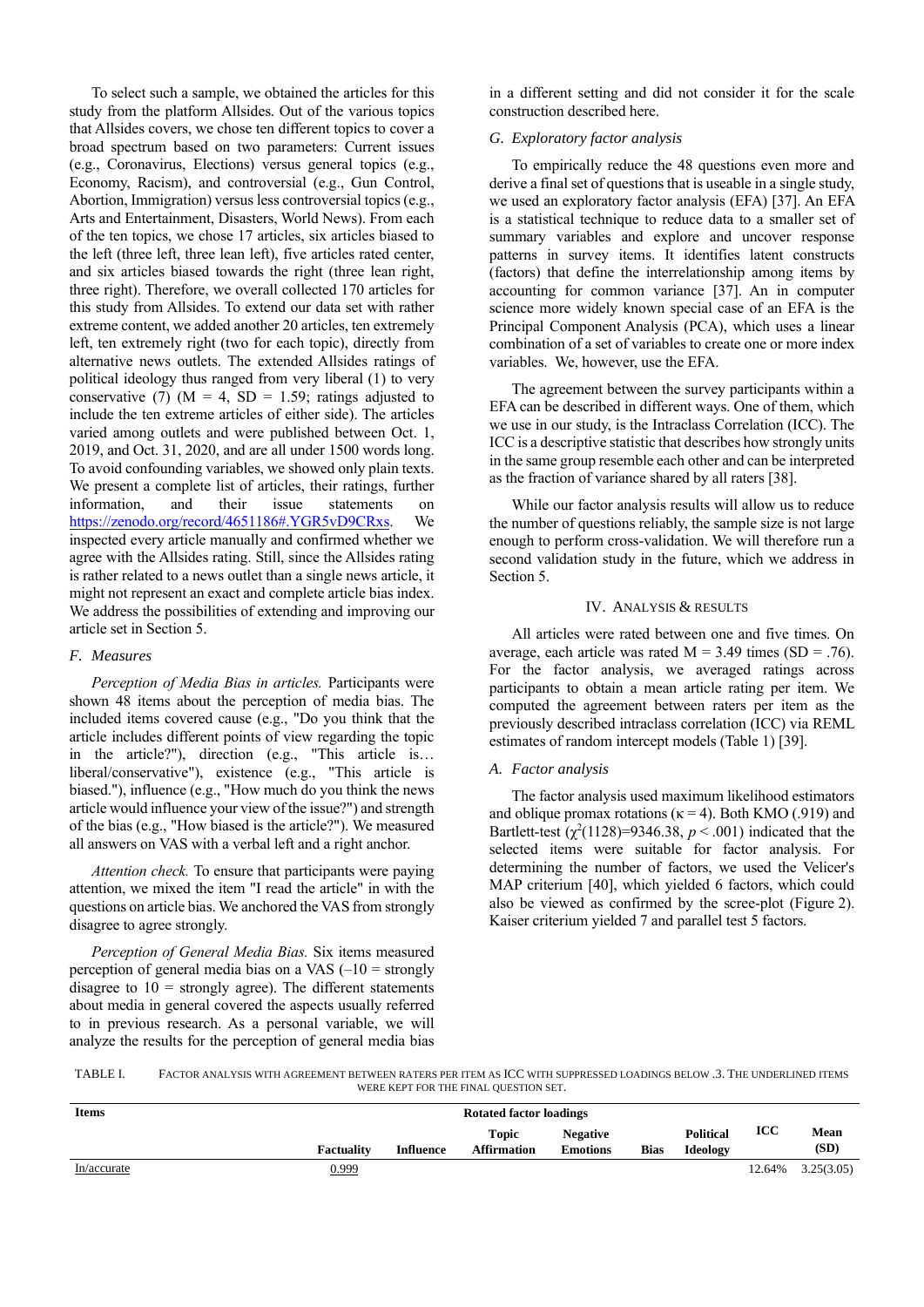| Not/representing reality                                                                                                                   | 0.996    |       |          |       |          | 14.70% | 3.74(3.32)    |
|--------------------------------------------------------------------------------------------------------------------------------------------|----------|-------|----------|-------|----------|--------|---------------|
| False/ factual                                                                                                                             | 0.988    |       |          |       |          | 13.24% | 3.83(3.11)    |
| Not/believable                                                                                                                             | 0.983    |       |          |       |          | 10.66% | 4.72(3.10)    |
| Un/trustworthy                                                                                                                             | 0.978    |       |          |       |          | 12.52% | 2.85(3.35)    |
| To what extent do you view the article as a<br>credible source of information on the issue?                                                | 0.904    |       |          |       |          | 10.26% | 1.97(3.31)    |
| Not/ telling the whole story                                                                                                               | 0.902    |       |          |       |          | 10.69% | 0.98(3.59)    |
| Un/informative                                                                                                                             | 0.882    |       |          |       |          | 9.25%  | 4.17(3.04)    |
| How much do you see the author as trying to<br>communicate information truthfully?                                                         | 0.869    |       |          |       |          | 13.21% | 3.49(3.26)    |
| Un/ethical                                                                                                                                 | 0.853    |       |          |       |          | 12.74% | 3.16(3.27)    |
| Un/fair                                                                                                                                    | 0.825    |       |          |       |          | 13.83% | 2.93(3.49)    |
| Im/moral                                                                                                                                   | 0.793    |       |          |       |          | 7.48%  | 2.78(3.03)    |
| Im/balanced                                                                                                                                | 0.757    |       |          |       |          | 18.92% | 1.62(3.66)    |
| bad/good                                                                                                                                   | 0.755    |       |          |       |          | 13.42% | 2.30(3.29)    |
| Likelihood to read news of the same author                                                                                                 | 0.743    |       |          |       |          | 4.47%  | 0.89(3.39)    |
| How informed did you feel as a result of<br>having read the article?                                                                       | 0.694    |       |          |       |          | 8.42%  | 1.74(3.27)    |
| I would recommend this article to others.                                                                                                  | 0.588    | 0.334 |          |       |          | 11.40% | 0.40(3.85)    |
| Biased/unbiased                                                                                                                            | 0.565    |       |          |       | $-0.443$ | 11.37% | 0.08(3.72)    |
| Do you think the author of this article is trying<br>to change your mind?                                                                  | $-0.528$ | 0.34  |          |       | 0.306    | 10.73% | $-1.20(3.77)$ |
| This article makes me feel sympathetic.                                                                                                    | 0.424    |       |          |       |          | 23.61% | $-0.79(3.35)$ |
| Do you think that the article includes different<br>points of view regarding the topic in the                                              | 0.339    |       |          |       |          | 11.91% | $-1.45(3.47)$ |
| article?                                                                                                                                   |          |       |          |       |          |        |               |
| How much do you think the news article would<br>influence another person's view of the issue?                                              |          | 0.897 |          |       |          | 2.37%  | 0.34(2.81)    |
| How much influence will the news article you<br>just read have on the attitudes or opinions of                                             |          | 0.861 |          |       |          | 4.32%  | 0.06(2.84)    |
| people who read this article?<br>% changed feelings                                                                                        |          | 0.685 |          |       |          | 1.92%  | $-2.68(2.81)$ |
| Do you think the article would affect another<br>person's voting behavior?                                                                 |          | 0.684 |          |       |          | 10.70% | $-1.11(3.49)$ |
| This article will impact another person's<br>attitude.                                                                                     |          | 0.673 |          |       |          | 0.00%  | 1.43(2.69)    |
| How much do you think the news article would<br>influence your view of the issue?                                                          | 0.304    | 0.643 |          |       |          | 7.53%  | $-2.42(3.61)$ |
| This article will impact my attitude.                                                                                                      |          | 0.489 |          |       |          | 4.80%  | $-2.33(3.43)$ |
| Do you think the article would affect your<br>voting behavior?                                                                             |          | 0.449 |          |       |          | 2.35%  | $-4.88(3.42)$ |
| The author strongly opposes/supports $x$                                                                                                   |          |       | 0.952    |       |          | 48.37% | 0.39(4.62)    |
| strongly biased against/towards x                                                                                                          |          |       | 0.908    |       |          | 32.59% | 0.38(3.54)    |
| un/favorable towards x                                                                                                                     |          |       | 0.889    |       |          | 35.41% | 0.44(4.19)    |
| Very negative/positive view of x                                                                                                           |          |       | 0.659    |       |          | 29.67% | $-1.16(3.61)$ |
| Too easy/tough on x                                                                                                                        |          |       | $-0.438$ |       | 0.331    | 20.29% | $-0.52(2.84)$ |
| This article makes me feel angry.                                                                                                          |          |       |          | 0.997 |          | 16.44% | $-1.34(4.13)$ |
| This article makes me feel disgusted.                                                                                                      |          |       |          | 0.882 |          | 22.12% | $-1.48(4.42)$ |
| This article makes me feel resentful.                                                                                                      |          |       |          | 0.758 |          | 14.25% | $-2.39(3.93)$ |
| This article makes me feel anxious.                                                                                                        |          |       |          | 0.553 |          | 14.12% | 2.04(4.07)    |
| Reduces/increases political involvement                                                                                                    |          |       |          | 0.375 |          | 7.13%  | 1.03(2.13)    |
| To what extent do you perceive that the<br>author's reporting on the issue reflects a bias?                                                | $-0.441$ |       |          |       | 0.634    | 17.64% | $-0.62(3.92)$ |
| How biased is the article?                                                                                                                 | $-0.475$ |       |          |       | 0.634    | 19.93% | $-0.58(4.04)$ |
| Not/ favoring a side                                                                                                                       | $-0.439$ |       |          |       | 0.615    | 16.41% | 1.50(3.89)    |
| Do you think a reader would perceive the<br>arguments presented in this article to be<br>stronger on one side of the issue than the other? |          |       |          |       | 0.594    | 14.23% | 1.49(3.36)    |
| Strictly neutral/biased                                                                                                                    | $-0.490$ |       |          |       | 0.577    | 19.96% | 0.25(4.24)    |
| This article is biased.                                                                                                                    | $-0.507$ |       |          |       | 0.540    | 21.52% | $-0.66(4.22)$ |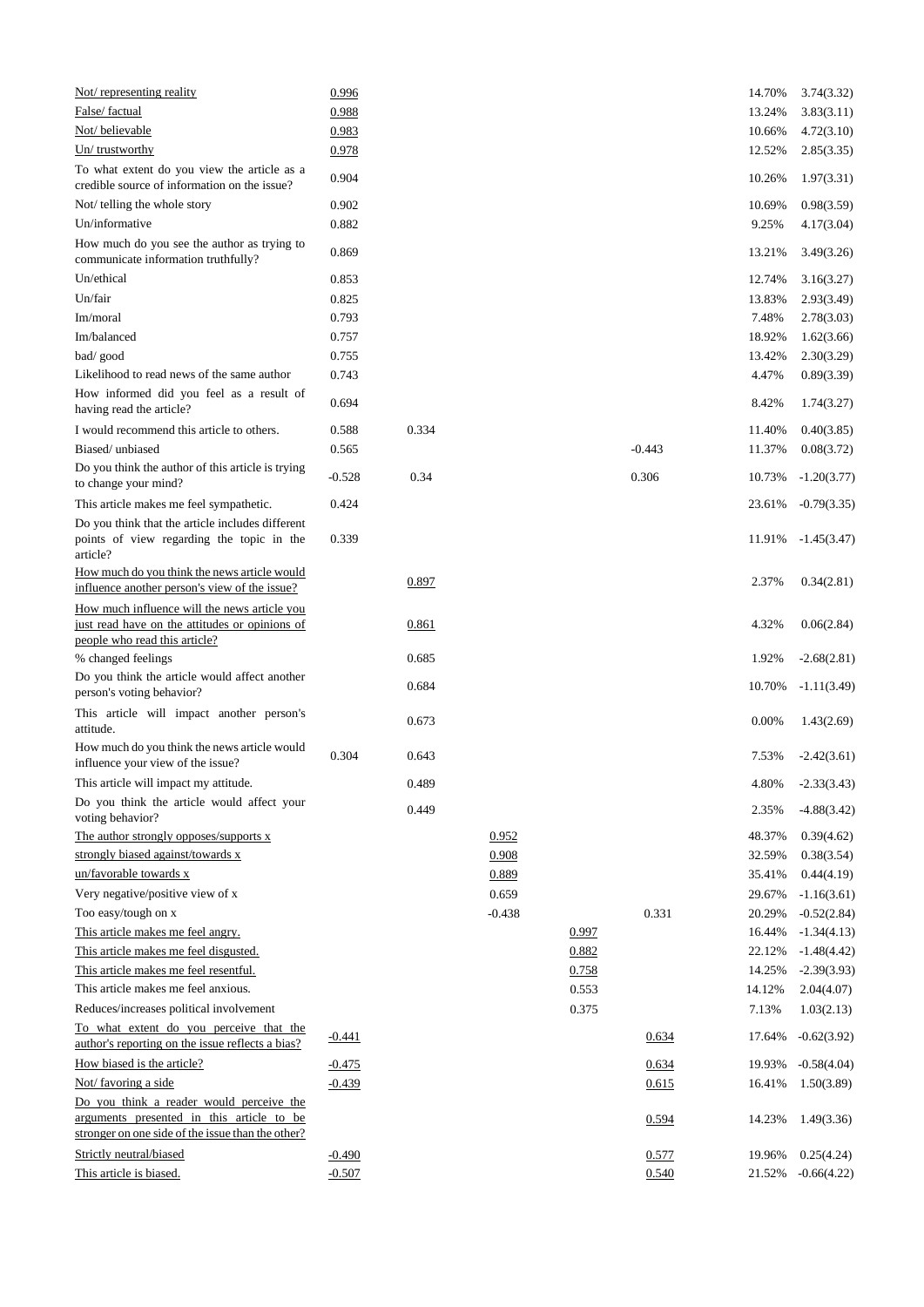| This article makes me feel amused.                                                     |       | $14.56\% -5.21(3.35)$ |
|----------------------------------------------------------------------------------------|-------|-----------------------|
| Where would you place the personal view of<br>the author responsible for this article? | 0.965 | 30.15% -0.98(3.38)    |
| liberal/conservative                                                                   | 0.859 | 29.39% 0.26(3.40)     |

|                          | <b>Factuality</b> | <b>Influence</b> | <b>Topic</b><br><b>Affirmation</b> | <b>Negative</b><br><b>Emotions</b> | <b>Bias</b> | <b>Political</b><br>Ideology | <b>Allsides</b> | Ideology <sup>2</sup> | Allsides <sup>2</sup> |
|--------------------------|-------------------|------------------|------------------------------------|------------------------------------|-------------|------------------------------|-----------------|-----------------------|-----------------------|
| Factuality               | .966              | $.155*$          | .050                               | $-143*$                            | $-.717**$   | $-.273**$                    | $-.070$         | $-493**$              | $-.328**$             |
| Influence                |                   | .864             | $-.014$                            | $.235***$                          | .098        | $-.052$                      | $-.035$         | $-.064$               | $-061$                |
| Topic Affirmation        |                   |                  | .933                               | $-.221**$                          | $-.015$     | $.169*$                      | .070            | .022                  | $-081$                |
| <b>Negative Emotions</b> |                   |                  |                                    | .887                               | $.272**$    | $-.054$                      | $-.189**$       | $.203**$              | .008                  |
| <b>Bias</b>              |                   |                  |                                    |                                    | .953        | $.191**$                     | .070            | $.520**$              | $.365**$              |
| Political Ideology       |                   |                  |                                    |                                    |             | .929                         | $.445**$        | .016                  | $.314**$              |
| Allsides                 |                   |                  |                                    |                                    |             |                              |                 | .084                  | .502**                |
| Ideology <sup>2</sup>    |                   |                  |                                    |                                    |             |                              |                 |                       | $.402**$              |

TABLE II. RELIABILITIES OF THE FINAL SCALES BUILT FOR EACH FACTOR AND THEIR CORRELATIONS

As shown in Table 1, the first factor has high loadings on items regarding the factuality of information, the second on perceived influence, the third on the agreement to the topic, the fourth on negative emotion, the fifth on the perceived bias, and the sixth on two items on the political affiliation of the text. Both factor factuality and bias show large crossloadings. Thus, they may be regarded as facets of a single construct, which also shows in the high correlations between the two scales derived from factors' indicators (Table 2).

The separate interpretation of the factors bias and factuality is motivated by larger differences in the inter-rater agreement for items in the two factors: While factuality seems to have a clearer interpretation of loadings, the bias factor includes items that have considerably larger ICCs. The inter-rater agreement is very low for the factor influence items, indicating that an article's perceived influence is probably widely dependent on a reader-article interaction and therefore not a clear characteristic of an article. It seems that raters agree most on an article's political ideology and whether it affirms a particular topic.

Our basic descriptive analysis of the questions on perception of media bias in articles showed that most mean values were close to the middle of the scale representing medium item difficulty. Four items showed more extreme values. The articles were generally rated as believable and informative. The articles were rated as not amusing or influential on voting behavior. The limited influence on voting behavior might be related to the study being conducted during the US presidential elections. Nevertheless, the items on influence generally showed less dispersion, raising doubts about their suitability to assess a construct on the article level.



Fig. 2. Screeplot showing the number of factors

To simplify measurement, we decided to use the mean of the items with factor loadings above .7 as scales for each factor. As the scale for factuality would entail too many items, we decided to use a stricter cut-off of .95 for this factor. Likewise, we had to introduce a more liberal cut-off for the factor bias with .5, as all loadings were considerably lower. Dependent on the different cut-off values, we selected the questions for our final scale and question set. We underlined them in Table 1. Overall, we used five items as indicators for factuality, two for influence, three for topic affirmation, three for negative emotionality, six for bias, and two for political ideology. The respective reliabilities of the final preliminary scales (Cronbach's αs) are presented in the diagonals of Table 2 and were acceptable (.89-.97).

# *B. Validation*

Besides the rather large correlation between bias and factuality, as seen in Table 2, all scales are rather independent of each other with small to medium-sized correlations. Comparing the factors to the ratings from Allsides, we see a clear picture that the Allsides rating of ideology mainly correlates with the scale of political ideology. As both the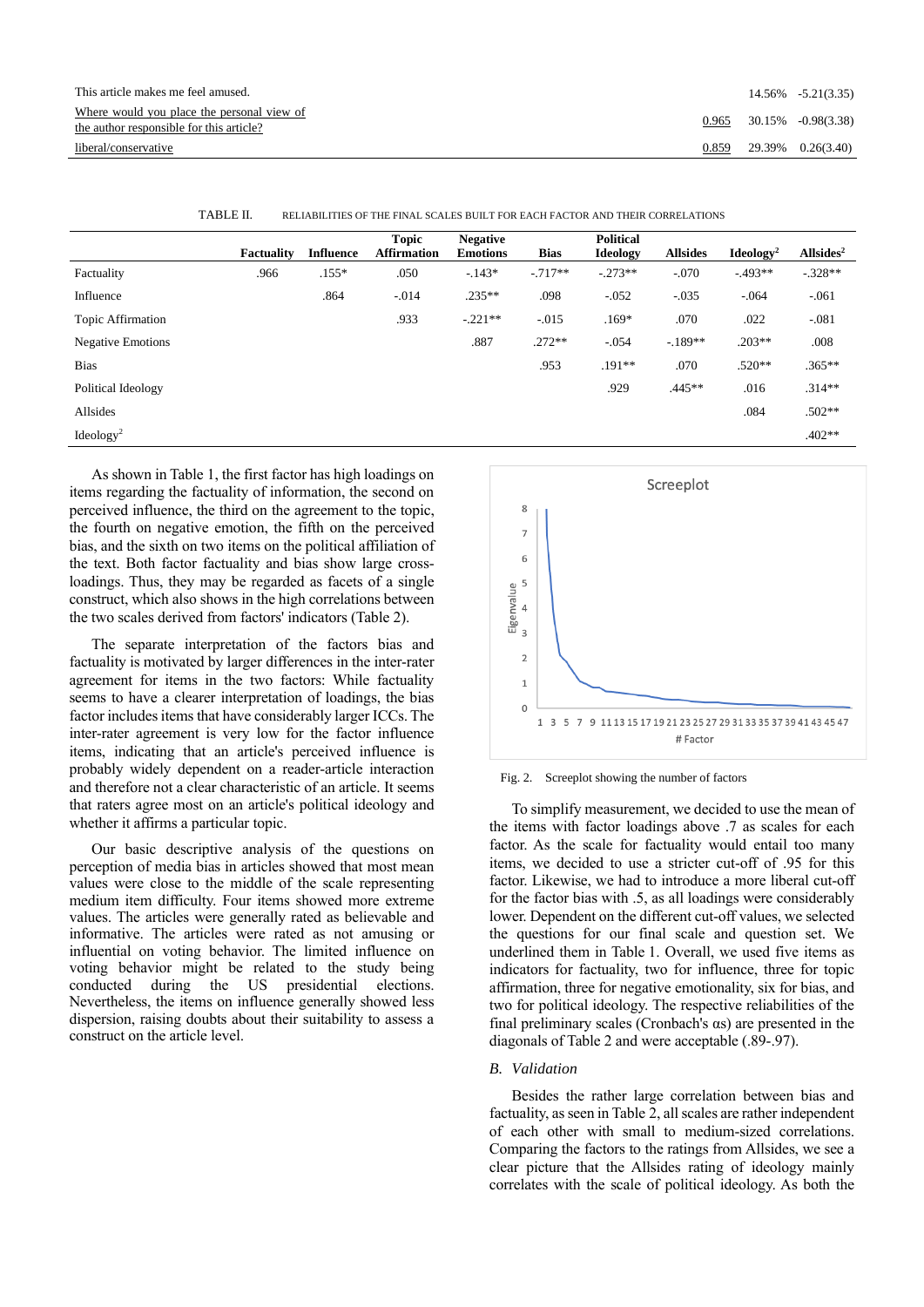Allsides rating and the scale of political ideology were coded to have lower values for left articles, we also centered and squared both scales to obtain a measure of political extremity with lowest values for politically neutral articles and highest values for both very left and right articles. These computed measures of political extremity yielded medium correlations with both bias and factuality scales. In sum, there is the first indication of the validity of our article-specific scales of bias, factuality, and political ideology.

# V. DISCUSSION

Our work's main goal was to develop a reliable scale to evaluate media bias in news articles further and improve existing data sets and questionnaires. Our search for items resulted in a list of 419 items from 74 different papers on media bias perception. To the best of our knowledge, such a collection of items is the most sophisticated on the issue to date and even the first of its kind. The items chosen for the questionnaire evaluated in this study covered the different areas and nuances within the different items while limiting the number to a testable amount of 48 questions.

The exploratory factor analysis resulted in a structure with six interpretable factors: factuality, influence, topic affirmation, negative emotion, bias, and political ideology. While most of them were independent of each other, marked by low correlations, the factors bias and factuality were highly interrelated. They thus may also be regarded as subfacets of one construct in future cross-validation attempts.

For a benchmark for automatic classifiers, the factors bias and political ideology (potentially squared) seem particularly useful as they mostly tap into our concept of bias. Using the political ideology factor may be most efficient, as raters seem to agree more on this dimension than the bias factor. Both the factuality factor and the negative emotions factor could further contextualize the ratings of the articles.

On the other hand, the scale of influence was rather rater dependent and thus seems less suitable for generalizable ratings on the article level. Similarly, the topic affirmation factor is a bit context-dependent, as one has to decide how to define each article's topic separately. However, an argument in favor of using this factor for bias assessment may be its very high inter-rater agreement.

The medium correlations with political ideology with the external Allsides rating may be seen as a validation for the rated items. It also suits our concept of perceived media bias that the extremity of the political ideology was considerably correlated with both the bias and the factuality factors. Please note that the correlations with the Allsides ratings are also deflated, as Allsides provides a rating only for the media outlet, but not the actual article. While we believe that the ratings and our manual article inspection offer reasonable ground to measure rater agreement, we will further improve our data set in the future.

When interpreting the results of our study, a few limitations have to be taken into consideration. At first, the item collection, categorization, and reduction process was only performed by one person, potentially leading to an implicit bias in item selection. To counteract the problem, the

entire process was meticulously documented and is transparently visualized on [http://bias-question](http://bias-question-tree.gipplab.org/)[tree.gipplab.org/.](http://bias-question-tree.gipplab.org/) Furthermore, the factors identified were a result of an exploratory factor analysis. In the future, the factor structure should thus be validated with a different set of articles potentially using additional external validation criteria. Likewise, the suggested six scales with 21 items derived from the factor analysis are somewhat preliminary and subject to further testing and validation. Finally, our questionnaire is designed to detect media bias in articles. In today's world, many people get their news from video and audio clips. While we believe it is reasonable to assume that many questions from this questionnaire could also be used in a study on different formats, some aspects could still be medium-specific.

Despite the limitations, our study is an important step towards an improved understanding of media bias and its perception. Our results suggest that the selected items are a good foundation for creating a final questionnaire on media bias, which will be our main focus for future work. Different factors influencing media bias perception can be studied more easily by asking participants additional and reliable questions. This study can help researchers from different fields by providing them with a good tool to measure media bias. For example, our questionnaire could be used to compare and validate an automated bias classifier with human assessments (and vice versa) on a more reliable level than before. Since perception is subjective [14], the comparison of results of this questionnaire to automated ratings could be a valuable insight into the dimensions of this subjectivity. Overall, we believe that standardized and evaluated questions will be an important step for researching media bias and related areas of interest.

# VI. CONCLUSION

The perception of media bias is an important research area because of its strong relation to collective decisionmaking and communication processes. Our study summarizes and evaluates prior research to create a scale and standard questionnaire on media bias for future applications. The results show that the perception of media bias is a multi-faceted construct, influenced by factors like political orientation. The basic analysis of the items we selected and their comparison to the AllSides bias-ratings suggest that the items chosen are adequate for measuring media bias perception with an acceptable amount of agreement among raters. The scales constructed and analyzed in this study thus provide a basis to create a standard tool for measuring media bias.

#### **REFERENCES**

- [1] T. Spinde *et al.*, "Automated identification of bias inducing words in news articles using linguistic and context-oriented features," *Information Processing & Management*, vol. 58, no. 3, p. 102505, 2021, doi: https://doi.org/10.1016/j.ipm.2021.102505.
- [2] T. Spinde, F. Hamborg, K. Donnay, A. Becerra, and B. Gipp, "Enabling News Consumers to View and Understand Biased News Coverage: A Study on the Perception and Visualization of Media Bias," in *Proceedings of the ACM/IEEE Joint Conference on Digital Libraries in 2020*, Virtual Event China, Aug. 2020, pp. 389–392. doi: 10.1145/3383583.3398619.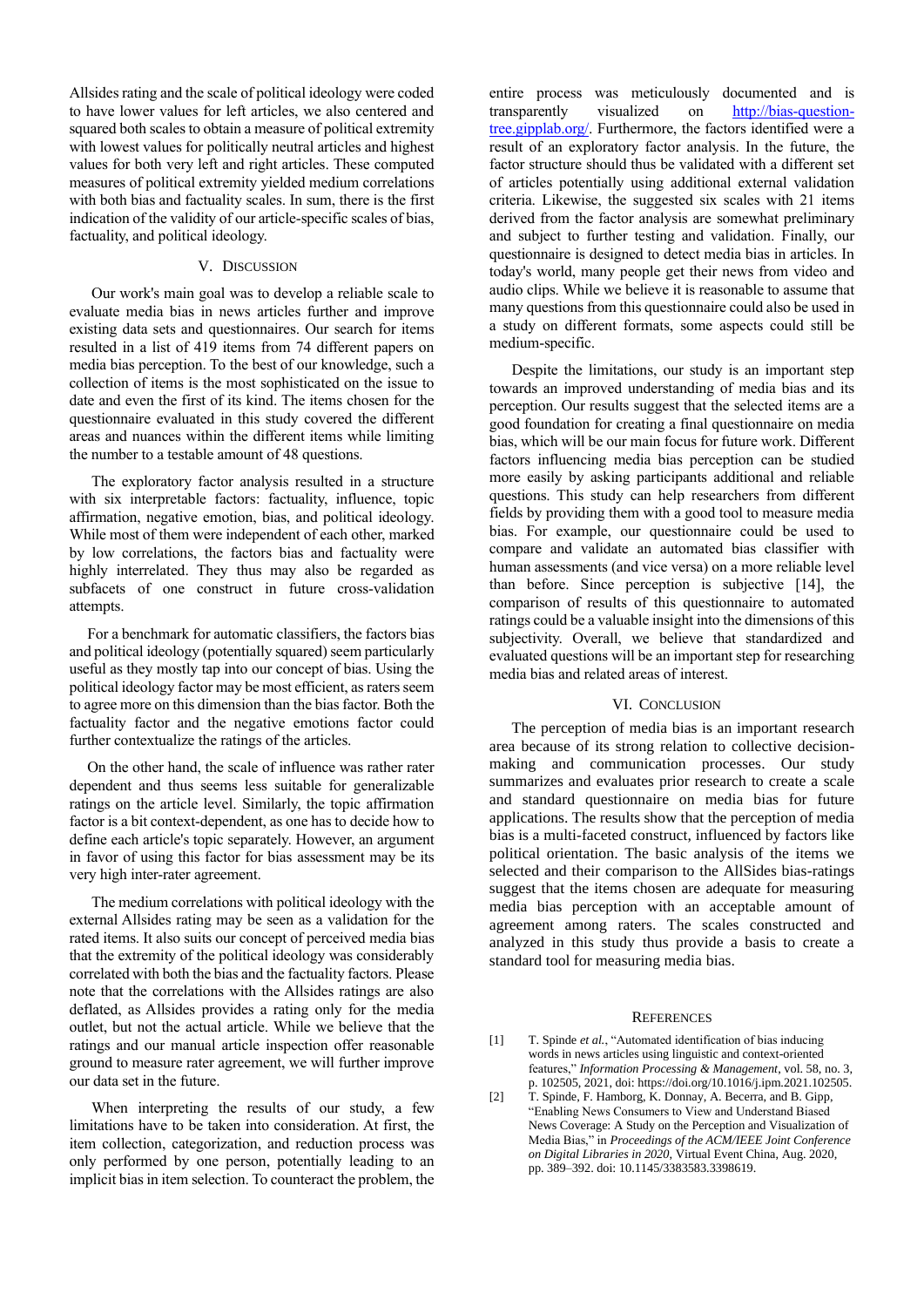- [3] M. Levendusky and N. Malhotra, "Does Media Coverage of Partisan Polarization Affect Political Attitudes?," *Political Communication*, vol. 33, no. 2, pp. 283–301, 2016, doi: 10.1080/10584609.2015.1038455.
- [4] T. Spinde, L. Rudnitckaia, Sinha Kanishka, F. Hamborg, B. and Gipp, and K. Donnay, "MBIC – A Media Bias Annotation Dataset Including Annotator Characteristics," presented at the 16th International Conference (iConference 2021), Mar. 2021.
- [5] A. C. Gunther, N. Miller, and J. L. Liebhart, "Assimilation and Contrast in a Test of the Hostile Media Effect," *Communication Research*, vol. 36, no. 6, pp. 747–764, Dec. 2009, doi: 10.1177/0093650209346804.
- [6] M. Kim, "Partisans and Controversial News Online: Comparing Perceptions of Bias and Credibility in News Content From Blogs and Mainstream Media," *Mass Communication and Society*, vol. 18, no. 1, pp. 17–36, Jan. 2015, doi: 10.1080/15205436.2013.877486.
- [7] M. Kim, "The Role of Partisan Sources and Audiences' Involvement in Bias Perceptions of Controversial News," *Media Psychology*, vol. 19, no. 2, pp. 203–223, Apr. 2016, doi: 10.1080/15213269.2014.1002941.
- [8] T.-T. Lee, "The Liberal Media Myth Revisited: An Examination of Factors Influencing Perceptions of Media Bias," *Journal of Broadcasting & Electronic Media*, vol. 49, no. 1, pp. 43–64, Mar. 2005, doi: 10.1207/s15506878jobem4901\_4.
- [9] A. C. Gunther and J. L. Liebhart, "Broad Reach or Biased Source? Decomposing the Hostile Media Effect," *Journal of Communication*, vol. 56, no. 3, pp. 449–466, Sep. 2006, doi: 10.1111/j.1460-2466.2006.00295.x.
- [10] C. J. Glynn and M. E. Huge, "How Pervasive Are Perceptions of Bias? Exploring Judgments of Media Bias in Financial News," *International Journal of Public Opinion Research*, vol. 26, no. 4, pp. 543–553, Dec. 2014, doi: 10.1093/ijpor/edu004.
- [11] J. B. Houston, G. J. Hansen, and G. S. Nisbett, "Influence of User Comments on Perceptions of Media Bias and Third-Person Effect in Online News," *Electronic News*, vol. 5, no. 2, pp. 79– 92, Jun. 2011, doi: 10.1177/1931243111407618.
- [12] T. Spinde, F. Hamborg, and B. Gipp, "An Integrated Approach to Detect Media Bias in German News Articles," in *Proceedings of the ACM/IEEE Joint Conference on Digital Libraries in 2020*, Virtual Event China, Aug. 2020, pp. 505–506. doi: 10.1145/3383583.3398585.
- [13] T. Spinde, F. Hamborg, and B. Gipp, "Media Bias in German News Articles : A Combined Approach," Virtual event, Sep. 2020. doi: 10.1007/978-3-030-65965-3\_41.
- [14] D. D'Alessio, "An Experimental Examination of Readers' Perceptions of Media Bias," *Journalism & Mass Communication Quarterly*, vol. 80, no. 2, pp. 282–294, Jun. 2003, doi: 10.1177/107769900308000204.
- [15] A. C. Gunther, B. McLaughlin, M. R. Gotlieb, and D. Wise, "Who Says What to Whom: Content Versus Source in the Hostile Media Effect," *International Journal of Public Opinion Research*, vol. 29, no. 3, pp. 363–383, Sep. 2017, doi: 10.1093/ijpor/edw009.
- [16] W. Kinnally, "Reactance and the hostile media effect: Placing the effect within the theory," PhD Thesis, ProQuest Information & Learning, 2009.
- [17] K. J. McCarthy and W. Dolfsma, "Neutral media? Evidence of media bias and its economic impact," *Review of Social Economy*, vol. 72, no. 1, pp. 42–54, Feb. 2014, doi: 10.1080/00346764.2013.806110.
- [18] "Media Bias Rating Methods | How AllSides Rates Media Bias." https://www.allsides.com/media-bias/media-bias-rating-methods (accessed Mar. 30, 2021).
- [19] A. Ardèvol-Abreu and H. Gil de Zúñiga, "Effects of Editorial Media Bias Perception and Media Trust on the Use of Traditional, Citizen, and Social Media News," *Journalism & Mass Communication Quarterly*, vol. 94, no. 3, pp. 703–724, Sep. 2017, doi: 10.1177/1077699016654684.
- [20] D. Arlt, C. Dalmus, and J. Metag, "Direct and Indirect Effects of Involvement on Hostile Media Perceptions in the Context of the Refugee Crisis in Germany and Switzerland," *Mass Communication and Society*, vol. 22, no. 2, pp. 171–195, Mar. 2019, doi: 10.1080/15205436.2018.1536791.
- [21] S. S. Ho *et al.*, "The Role of Perceptions of Media Bias in General and Issue-Specific Political Participation," *Mass*

*Communication and Society*, vol. 14, no. 3, pp. 343–374, May 2011, doi: 10.1080/15205436.2010.491933.

- [22] H. Rojas, "'Corrective' Actions in the Public Sphere: How Perceptions of Media and Media Effects Shape Political Behaviors," *International Journal of Public Opinion Research*, vol. 22, no. 3, pp. 343–363, Oct. 2010, doi: 10.1093/ijpor/edq018.
- [23] T. Spinde, D. Krieger, M. Plank, and B. Gipp, "Towards A Reliable Ground-Truth For Biased Language Detection," Sep. 2021.
- [24] T. Spinde, K. Sinha, N. Meuschke, and B. Gipp, "TASSY A Text Annotation Survey System," Sep. 2021.
- [25] G. W. Yun, S.-Y. Park, S. Lee, and M. A. Flynn, "Hostile Media or Hostile Source? Bias Perception of Shared News," *Social Science Computer Review*, vol. 36, no. 1, pp. 21–35, Feb. 2018, doi: 10.1177/0894439316684481.
- [26] Y. Peng, "Same Candidates, Different Faces: Uncovering Media Bias in Visual Portrayals of Presidential Candidates with Computer Vision," *Journal of Communication*, vol. 68, no. 5, pp. 920–941, Oct. 2018, doi: 10.1093/joc/jqy041.
- [27] M. Recasens, C. Danescu-Niculescu-Mizil, and D. Jurafsky, "Linguistic Models for Analyzing and Detecting Biased Language," in *Proceedings of the 51st Annual Meeting of the Association for Computational Linguistics (Volume 1: Long Papers)*, Sofia, Bulgaria, Aug. 2013, pp. 1650–1659. Accessed: Jun. 13, 2020. [Online]. Available: https://www.aclweb.org/anthology/P13-1162
- [28] S. Lim, A. Jatowt, and M. Yoshikawa, "Understanding Characteristics of Biased Sentences in News Articles," *CIKM Workshops*, 2018.
- [29] L. Fan *et al.*, "In Plain Sight: Media Bias Through the Lens of Factual Reporting," *arXiv:1909.02670 [cs]*, Sep. 2019, Accessed: Oct. 23, 2020. [Online]. Available: http://arxiv.org/abs/1909.02670
- [30] W.-F. Chen, K. Al-Khatib, H. Wachsmuth, and B. Stein, "Analyzing Political Bias and Unfairness in News Articles at Different Levels of Granularity," *arXiv preprint arXiv:2010.10652*, 2020.
- [31] F. Hamborg, A. Zhukova, and B. Gipp, "Automated Identification of Media Bias by Word Choice and Labeling in News Articles," in *2019 ACM/IEEE Joint Conference on Digital Libraries (JCDL)*, Jun. 2019, pp. 196–205. doi: 10.1109/JCDL.2019.00036.
- [32] T. Spinde, L. Rudnitckaia, F. Hamborg, and B. and Gipp, "Identification of Biased Terms in News Articles by Comparison of Outlet-specific Word Embeddings," presented at the 16th International Conference (iConference 2021), Mar. 2021.
- [33] J. Ehrhardt, T. Spinde, A. Vardasbi, and F. Hamborg, "Omission" of Information: Identifying Political Slant via an Analysis of Cooccurring Entities," *Proceedings of the 16th International Symposium of Information Science (ISI 2021)*, Mar. 2021.
- [34] C. A. Bodian, G. Freedman, S. Hossain, J. B. Eisenkraft, and Y. Beilin, "The Visual Analog Scale for Pain: Clinical Significance in Postoperative Patients," *Anesthesiology*, vol. 95, no. 6, pp. 1356–1361, Dec. 2001, doi: 10.1097/00000542-200112000- 00013.
- [35] B. W. McKeever, D. Riffe, and F. D. Carpentier, "Perceived Hostile Media Bias, Presumed Media Influence, and Opinions About Immigrants and Immigration," *Southern Communication Journal*, vol. 77, no. 5, pp. 420–437, Nov. 2012, doi: 10.1080/1041794X.2012.691602.
- [36] M. B. Salwen and P. D. Driscoll, "Consequences of third-person perception in support of press restrictions in the O. J. Simpson trial," *Journal of Communication*, vol. 47, no. 2, pp. 60–78, 1997, doi: 10.1111/j.1460-2466.1997.tb02706.x.
- [37] L. R. Fabrigar and D. T. Wegener, *Exploratory factor analysis*. Oxford University Press, 2011.
- [38] J. J. Bartko, "The Intraclass Correlation Coefficient as a Measure of Reliability," *Psychological Reports*, vol. 19, no. 1, pp. 3–11, 1966, doi: 10.2466/pr0.1966.19.1.3.
- [39] J. Hox, "Multilevel Analysis: Techniques and Applications, 2nd Edn New York," *NY: Routledge.[Google Scholar]*, 2010.
- [40] B. P. O'connor, "SPSS and SAS programs for determining the number of components using parallel analysis and Velicer's MAP test," *Behavior Research Methods, Instruments, & Computers*, vol. 32, no. 3, pp. 396–402, Sep. 2000, doi: 10.3758/BF03200807.